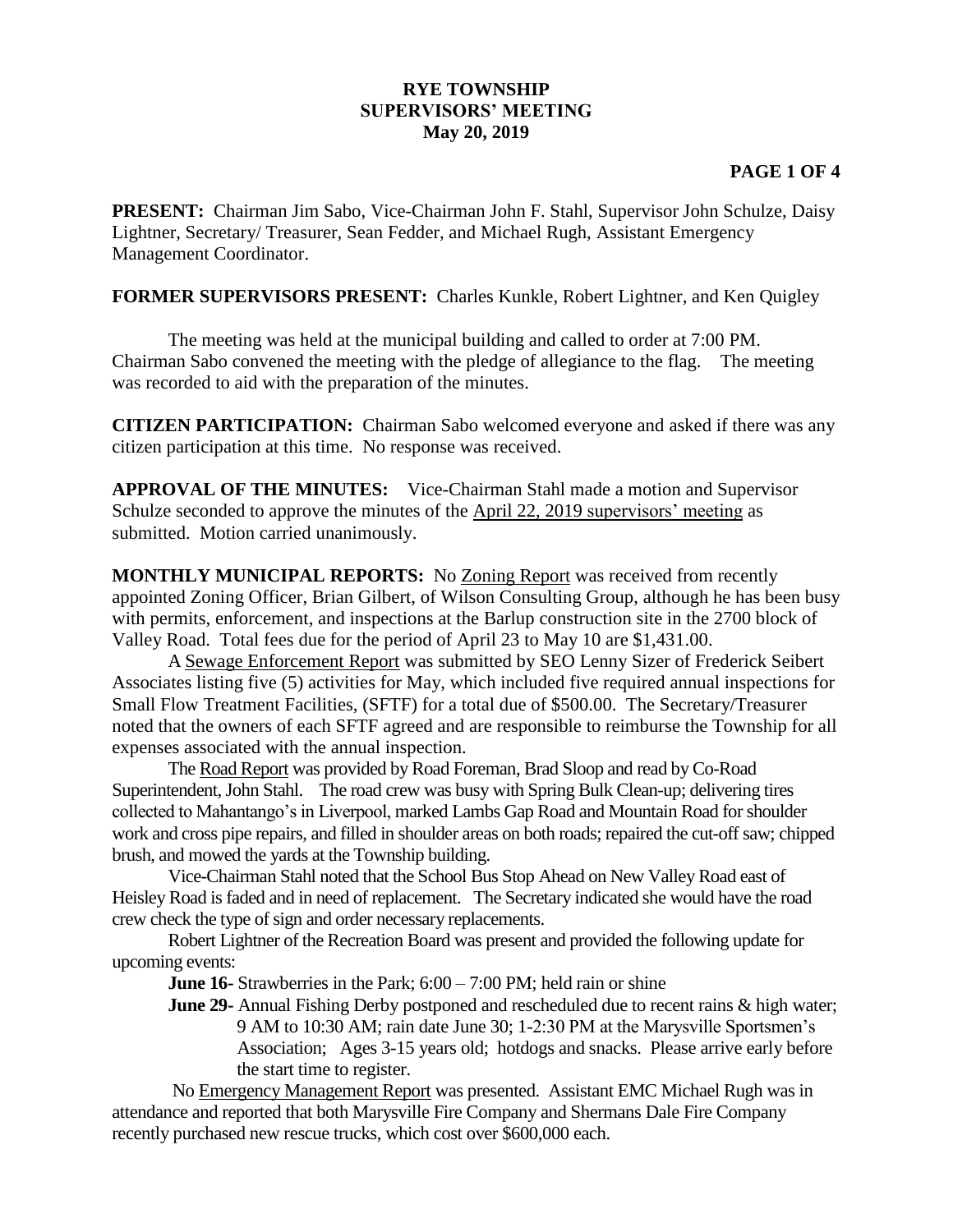The April Treasurer's Report was submitted and read by the Secretary/Treasurer and placed on the front table for review. The reports are submitted and approved by the Board pending the 2019 Financial Audit.

**RESOLUTION:** Vice-Chairman Stahl made a motion with a second from Chairman Sabo to adopt **Resolution 19-14**, which rescinds Resolution 19-13 previously authorizing the Secretary/ Treasurer to take an early withdrawal penalty for a General 66 month CD at Pennian Bank and transfer the funds to the Bank of Landisburg at 3.03%. The Bank of Landisburg no longer offers the 3.03% rate. **Resolution 19-14** further authorizes the Secretary/Treasurer to transfer the General 66 month CD into a 27 month CD at Pennian Bank earning 2.78%, with no early withdrawal penalty. Motion carried unanimously. The Secretary/Treasurer expressed appreciation to Pennian Bank for their generosity in waiving the early withdrawal penalty.

Chairman Sabo made a motion with a second from Vice-Chairman Stahl to **adopt Resolution 19-15,** which authorizes the Secretary/Treasurer to transfer a matured Certificate of deposit entitled "General Checking CD2" at the Bank of Landisburg into a 20 month Easy access CD at 1.45% and change the designation to "2019 Road Projects". Motion carried unanimously.

Supervisor Schulze made a motion with a second from Vice-Chairman Stahl to adopt **Resolution 19-16,** which authorizes a transfer from a 15 month matured Stormwater/MS4 CD earning 1.71% at the Bank of Landisburg, the addition of \$10,000.00 from the General Fund per the 2019 Budget Capital Reserve Schedule, transferred in entirety into a 25 month CD at the Bank of Landisburg at 2.75% for a better rate of investment return. Motion carried unanimously.

The Secretary/Treasurer announced that Rye Township recently received notice that approval was granted from the Department of Environmental Protection, (DEP), for a waiver for NPDES MS4 permitting regulations for the next five years or until April 30, 2024. Acquiring this waiver was very important. If Rye did not acquire a waiver, an engineering firm would have to be hired to comply with the required testing and regulations, the development of a Pollutant Reduction Plan, (PRP), all of which are very costly.

**ORDINANCES:** Ordinance 19-01 was advertised and proof of publication is on file. Vice-Chairman Stahl made a motion and Supervisor Schulze seconded to **adopt Ordinance 19-01**, which authorizes the closing of Grier Point Road on Saturday, June 8, 2019 from 9:00 AM to approximately 8:00 PM for the Bethel United Methodist Church to safely hold a strawberry/bluegrass festival. Motion carried unanimously.

Chairman Sabo noted that a duly advertised public hearing as required by the Pennsylvania Municipalities Planning Code (MPC), was held immediately prior to this regular meeting at 6:30 PM to accept comments on the proposed revision to the Code of Ordinances of Rye Township, Article XX, Floodplain Overlay Regulations of the Zoning Ordinance. No comments for or against the revision were voiced. Proof of Publication of the intent to adopt the revision to the Floodplain regulations, Article XX is also on file.

Upon due consideration and at the recommendation of the Perry County Planning Commission and the Rye Township Planning Commission, Supervisor Schulze made a motion with a second from Vice-Chairman Stahl to **adopt Ordinance 19-02**, which revises the Code of Ordinances of Rye Township, Zoning, Article XX, Floodplain Overlay Regulations, Ordinance 19-02 repealing Article XX and establishing new provisions in compliance with all State and Federal laws. Motion carried unanimously.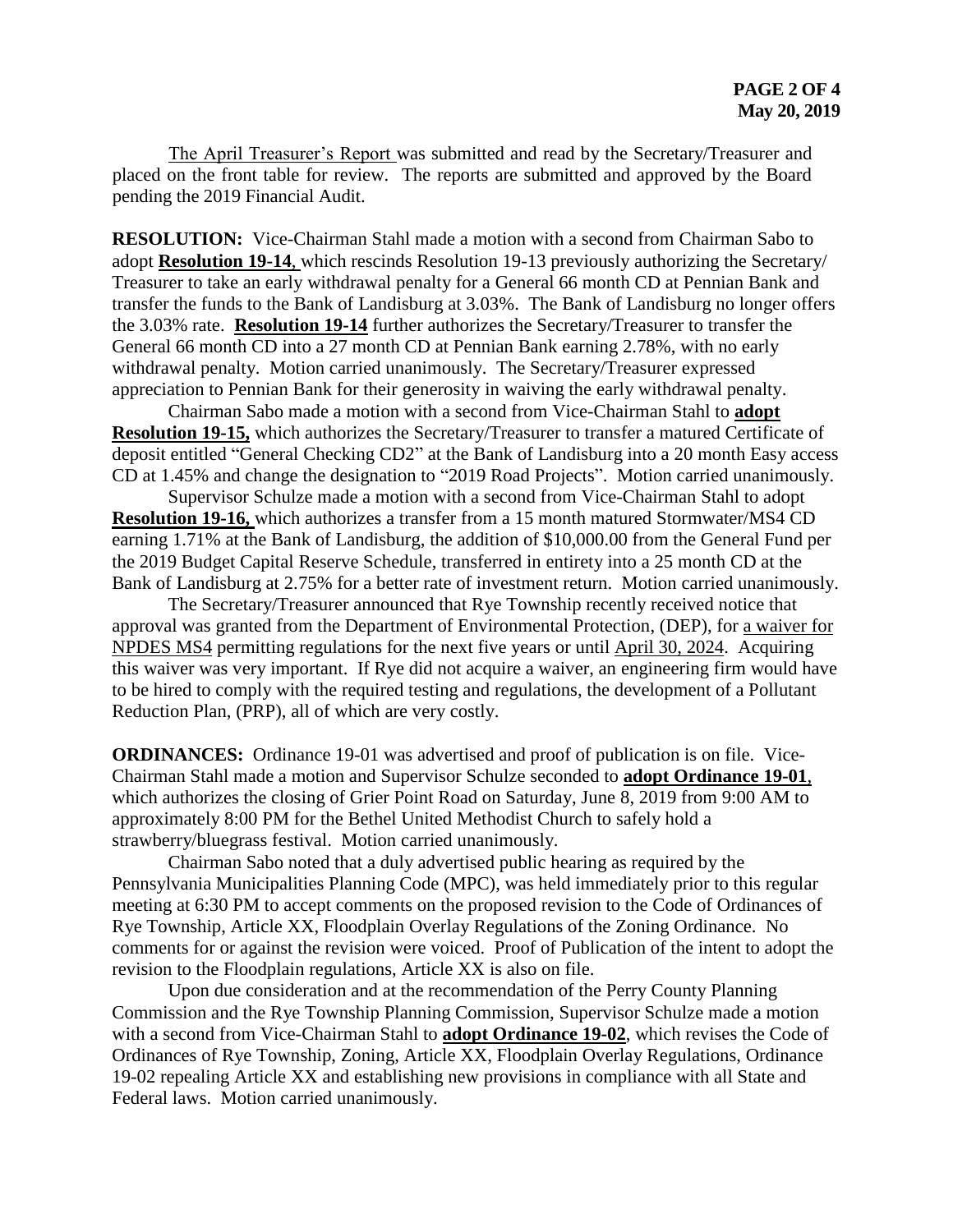**NEW BUSINESS:** Upon due consideration and in consultation with Solicitor Altland, Vice-Chairman Stahl made a motion with a second from Supervisor Schulze to approve and execute an Installation and Maintenance Agreement for a Small Flow Treatment Facility between Curtis and Cynthia Whitmer of C & C Enterprises, owners of rental properties at 3523 Valley Road so as to insure the proper installation and safe and orderly operation of the System contingent upon the following:

1. Receipt of a bond equal to 50% of the cost of the equipment and installation

2. Payment in full of all fees

Motion carried unanimously.

The Zoning Officer conducted a follow-up inspection of 2105 Sites Circle property and found basically nothing has been cleaned up. The violation remains. The Zoning Officer advised it was time to contact the Solicitor to proceed with further enforcement actions. Solicitor Altland advised a civil citation be filed with the District Magistrate's office by the Zoning Officer.

Chairman Sabo noted a concern that was brought to his attention with a lack of yard maintenance at 21Willow Street in Bellview Acres. It was the consensus of the Board to send a courtesy notice to the owner of record.

Chairman Sabo also noted an ongoing concern with the property at 21 Bellview Road. Piles of wood are strewn along the property in the Township road right of way. The yard is not regularly mowed. Weeds and debris are accumulated in the yards. This has been and is a generally unkept property. The Secretary noted that she also received a similar complaint. The Zoning Officer will be contacted to conduct an on-site inspection and begin enforcement measures.

Supervisor John Schulze provided the following summary of the Spring Bulk Clean Up:

Friday, May 3 - 155 residents participated Saturday, May  $4 - 124$  residents participated

Total - 279

Several residents also came on Thursday afternoon and Monday morning. An estimated 285 households participated. The total number of dumpsters filled was estimated at sixteen, (16), in addition to three dumpsters used exclusively for collecting scrap metal.

Supervisor Schulze advised that next year, severely delinquent accounts will not be permitted to participate in the event. This new policy, along with a summary of the event, will be included in an article in the Summer Newsletter.

Former Supervisor Bob Lightner recommended the Board consider assessing a separate fee for disposal of tires. The cost of disposal to the Township has increased and residents continue to bring more than the permitted four (4) regular size vehicle tires.

Discussion ensued on concerns noted with the annual clean up. Chairman Sabo announced the following:

- May 27 The office will be closed for the Memorial Day Holiday with weekly trash collection rescheduled to Wednesday, May 29.
- June 16 Strawberry Festival Free event; 6:00 PM to 7:00 PM at the New Valley Road Park; held rain or shine.
- June 29 Annual Fishing Derby rescheduled; 9 AM to 10:30 AM; rain date June 30; 1-2:30 PM at the Marysville Sportsmen's Association on Kings Highway in Marysville Borough; Ages 3-15 years old; hotdogs and snacks will be provided.
- May 21 Election Day Tomorrow. Polls open at 7:00 AM and close at 8:00 PM.